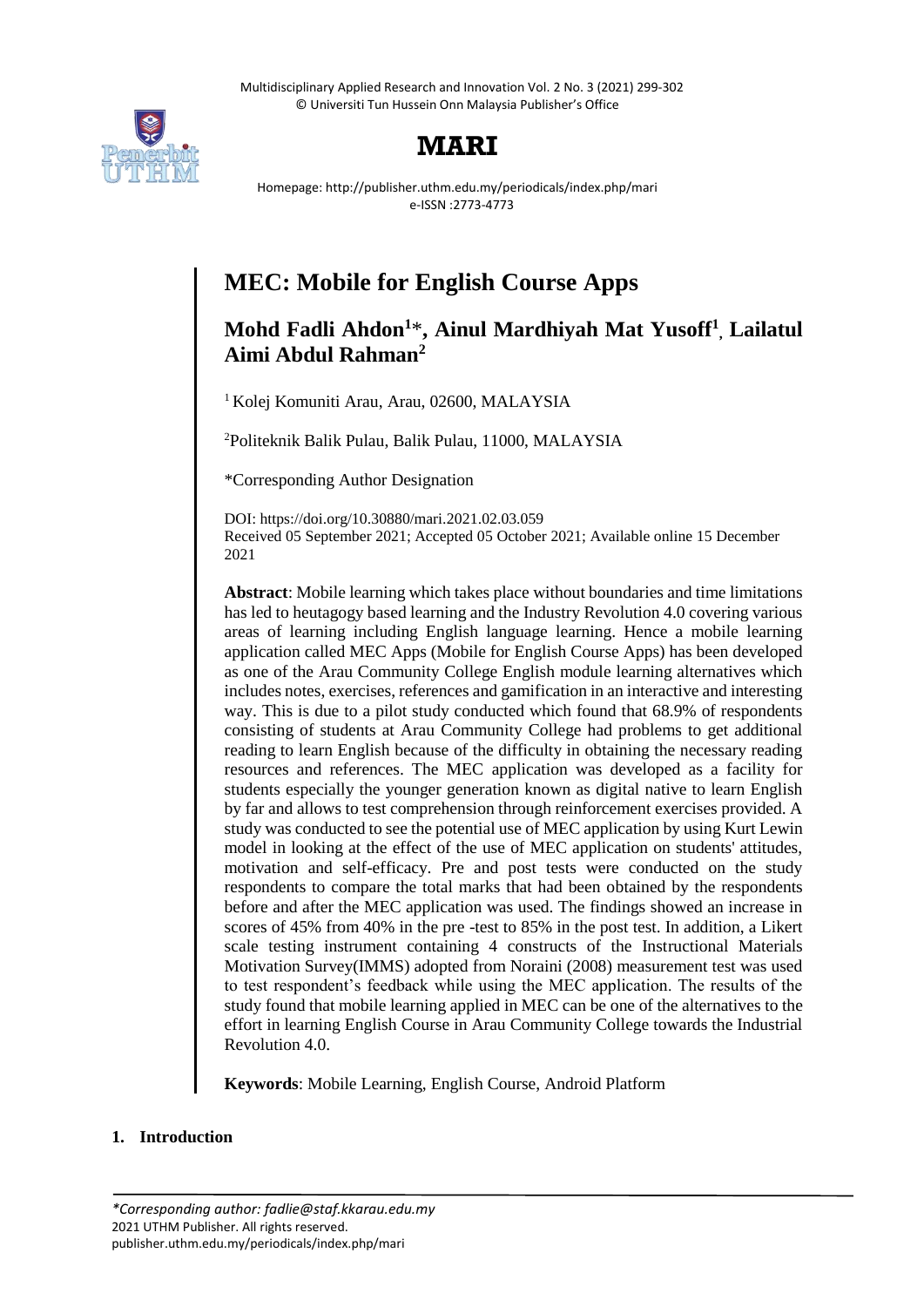Mobile learning refers to a learning process that involves the use of mobile hardware such as laptops, tablets, and smartphones in learning and teaching activities either simultaneously (synchronize) or not simultaneously (unsynchronized) [1]. Moreover, mobile learning can also be defined as a transformation of a learning process that is not limited to the physical location in which the learning method is implemented [2]. The use of smartphones is not just for entertainment, even smartphones also play a very significant role in business, administration, and education [3]. Nowadays, the use of multimedia is not just for entertainment, even multimedia also plays a very significant role in business, administration and even education [3]. Developments that emphasize transformation in educational technology have led to mobile learning in tandem with heutagogy learning methods. In the context of this study, this learning transformation is seen to catalyze the level of learning and teaching as well as increase students' motivation and interest to continue learning.

Currently, mobile phones functions are not only to make and receive calls but with the additional integration of smartphone features have diversified their functions. This is acknowledged by [4] in his study which describes the functions of mobile phones that are supported using multimedia features such as graphics and video as well as equipped with many internet-based applications and facilities. This scenario is further intensified using open source and free Android -based operating system installed on smartphones for use by most smartphone users especially among students. This can make it easier for students to install various applications under the Android operating system especially those involving applications for learning and teaching use.

#### **2. Materials and Methods**

The application named *MEC: Mobile English Module* is one of the applications developed based on the Android platform that contains notes, training, gamification, and reference archives to learn the English course. The main purpose of this MEC application developed is to facilitate students to make learning independently without the limitations of time and place to learn the English course. To make it easier for students to use the MEC application, the MEC installation file can be downloaded by scanning the QR code provided for use in the student's smart phone. Some examples of MEC 's main interface display are shown in Figure 1.



**Figure 1: MEC Main Interface**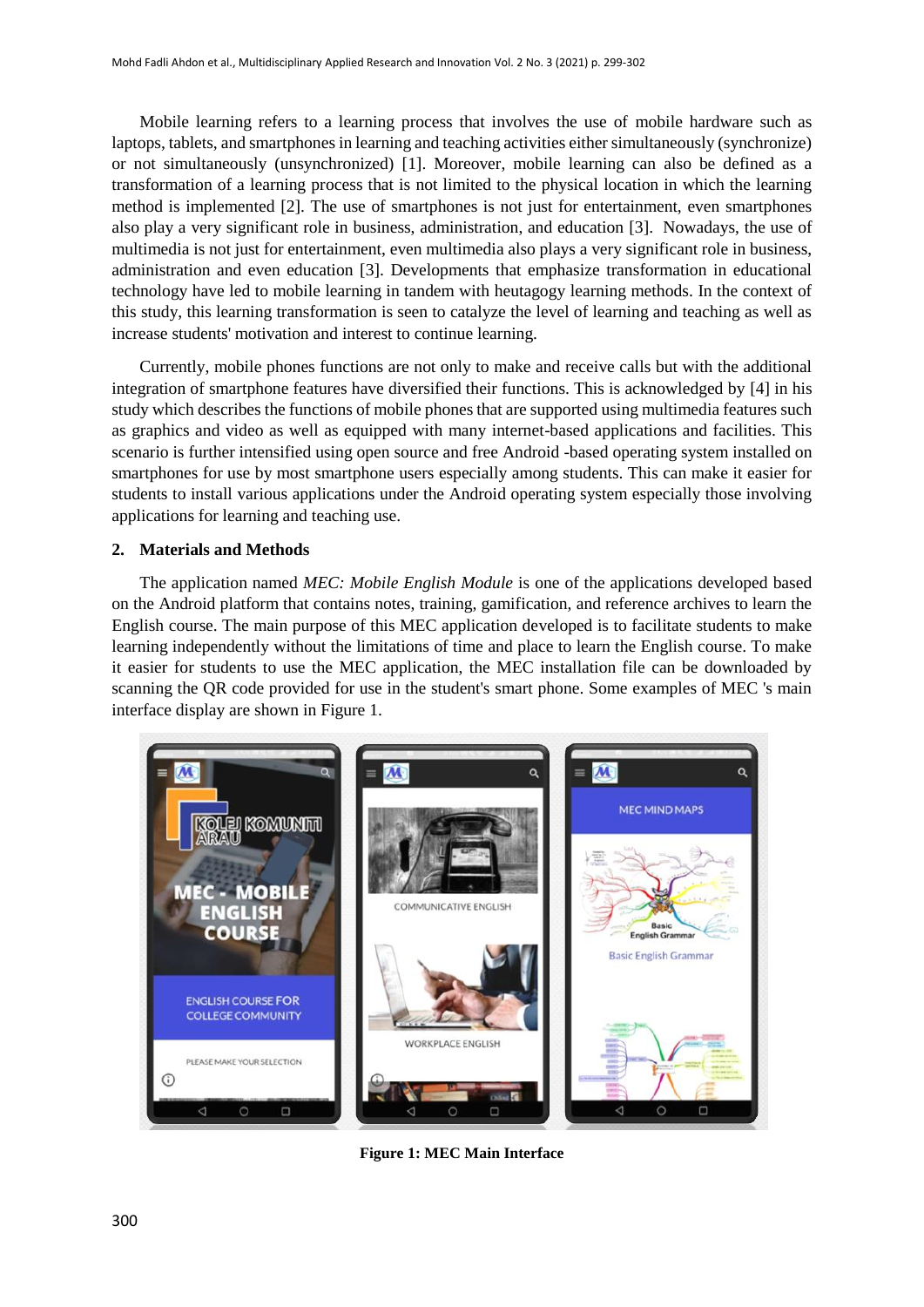In conducting the study to examine the effectiveness of MEC application, Kurt Lewin's model involving five (5) phase steps consisting of identifying aspects of practice, planning action plans, implementing action plans, seeing the effects of actions, and reflecting on all actions were used [5]. Aspects of practice were identified by using three (3) methods, namely interviewing students who took the English course informally, conducting observations during the learning process and analyzing assessment examination scores. Next, an action plan to overcome the problem was designed by creating a control and experimental group among Computer Systems and Networking Certificate (SSK) student's semester 2 who took the English course and consisted of SSK2A and SSK2B classes at Arau Community College. In addition, Likert scale testing instrument containing 4 constructs of the Instructional Materials Motivation Survey(IMMS) adopted from [6] measurement test was used to test respondent's feedback while using the MEC application. This is supported by [7], who considers the questionnaire instrument suitable for use in education for the purpose of data collection. Accordingly, respondents were given a set of questionnaires containing 36 items divided into four (4) parts, namely demographics, respondents' interest in the use of graphics and animation, the impact of using MEC applications and problems encountered during the use of MEC applications. The set of questionnaires was also given to expert lecturers to review and tested on twenty (20) relevant respondents as a pilot test and the score found Coeficient Alpha is 0.979 which meets the level of reliability and validity of the instrument used.

#### **3. Results and Discussion**

The results showed that from 20 samples who took the pre and post-tests, there was a reduction of 100% on the number of student respondents who obtained the marks below 50 marks. In addition, the number of students who got a score of 100 in the post-test also increased from none during the pre -test to 7 people in the posttest. As shown in Table 1, none of the students obtained a score of 50 or below during the post-test.

| <b>Marks</b>          | <b>Pre</b> | <b>Post</b> |
|-----------------------|------------|-------------|
| 100                   |            |             |
| 90                    |            | 5           |
| 80                    |            |             |
| 70                    | 5          |             |
| 60                    |            |             |
| 50                    | 3          |             |
| < 50                  |            |             |
| <b>Total Students</b> |            |             |

**Table 1: Mark Analysis for Pre-Test and Post-Test**

In addition, face -to -face interviews were also conducted on 10 respondents from a randomly selected target group after a questionnaire was conducted to confirm feedback on the use of the MEC application. The results of the interviews found that 90% admitted that the use of the MEC application can encourage students' interest in learning the English course. A total of seven (7) respondents agreed that the use of MEC application can encourage increased understanding in the English course. However, 30% of respondents think that the English course is not something that is easy to learn without real-life explanation by the instructor.

The use of MEC application is seen to help in increasing the motivation and self-efficacy of Computer Systems and Networking (SSK) students. The findings of the study found that there was a significant difference between the Mean scores of the control group and the experimental group on the motivation and self-efficacy of Computer Systems and Networking Systems (SSK) students because of mobile